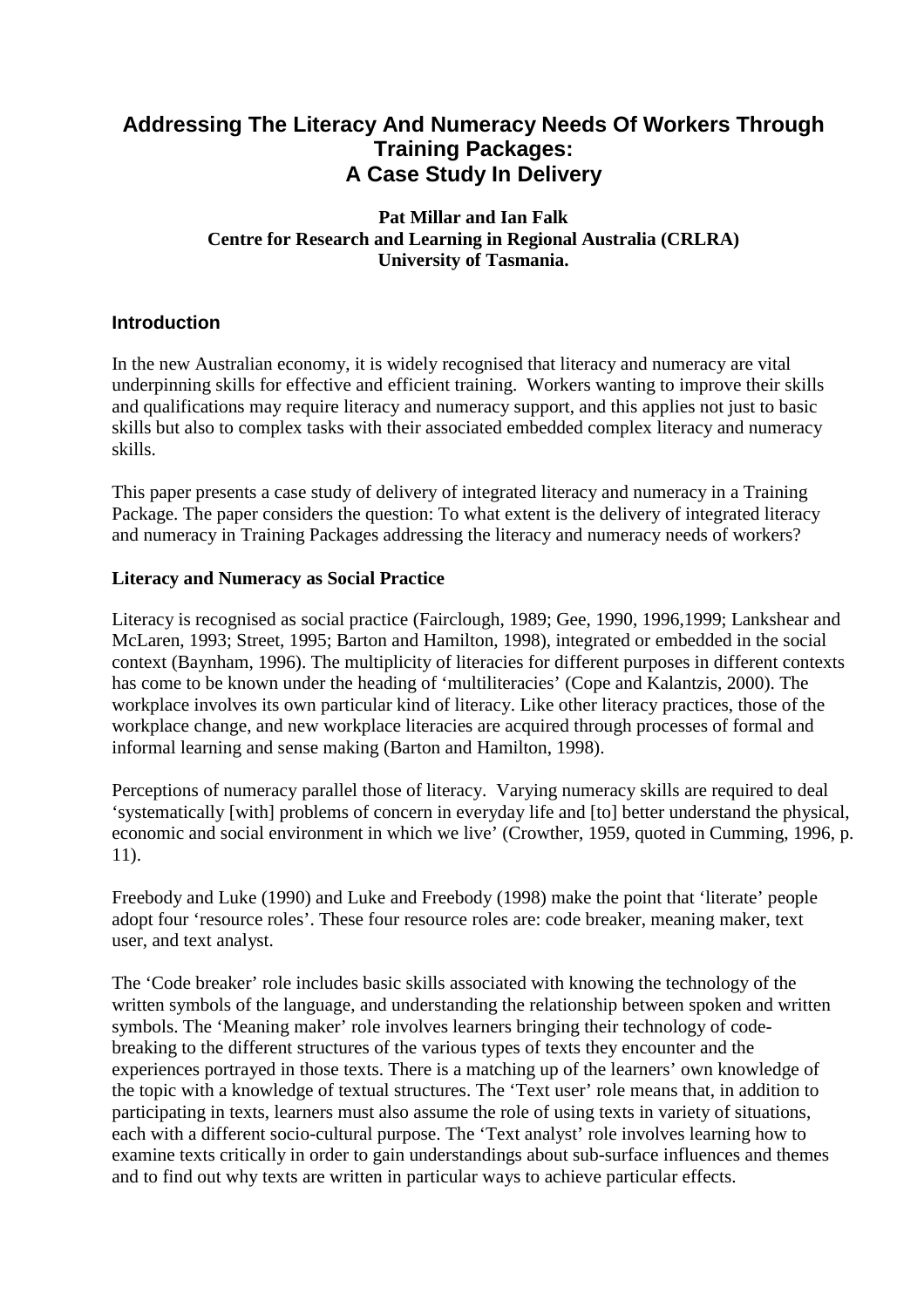#### **Literacy and Numeracy in Training Packages**

Literacy and numeracy are considered to be vital underpinning skills for effective and efficient training (DEETYA [Department of Employment, Education, Training and Youth Affairs], 1996; Fitzpatrick and Roberts, 1997; ANTA [Australian National Training Authority], 1998). Literacy and numeracy components of tasks are integrated into all aspects of working life, involving skills both at a basic level and those required for more complex tasks (Askov and Aderman, 1991; Courtenay and Mawer, 1995). The connection between literacy and numeracy and job performance is highly complex (Hull, 1993, 1997, 1999, 2000).

The intersection of literacy and numeracy in the vocational education and training (VET) sector was supported by ANTA throughout the 1990s. The integration of language, literacy and numeracy competencies in national Training Packages has been ANTA policy since 1995, following the decision that relevant underpinning literacy and numeracy skills and knowledge would be embedded in the core competencies specific to each industry sector (ANTA, 1998; Fitzpatrick and Roberts, 1997).

The training package approach is an integrated or 'built in' one (Wignall, 1998), as opposed to separate provision of literacy and numeracy in classes or one-to-one tutoring. This is in line with research on transferability of skills, which suggests that the literacy and numeracy skills required for tasks integrated into the workplace context are believed to be more effectively acquired not in a separate learning or training context, but actually on the job, and on the work task (Mikulecky, 1988; Askov and Aderman, 1991).

Issues of literacy and numeracy in the implementation of training packages were a primary focus for the Adult Literacy and Numeracy Australian Research Consortium's (ALNARC) 2000 research program (Haines and Bickmore-Brand, 2000; Kelly and Searle, 2000; McGuirk 2000; Millar and Falk, 2000; Sanguinetti, 2000; Trenerry, 2000). The recurring themes included concerns about practices of training provision, quality of trainers, the implicit (as opposed to explicit) inclusion of literacy within Training Packages, funding issues and access and equity issues. Many of the findings concern provision in the context of change, where the stated policies relating to training packages, particularly those around the 'built in' approach, are not as yet being reflected in practice with any degree of generality. The research suggested that literacy goals should be more clearly articulated and reflected in Training Package content. These findings were confirmed by Wyse and Brewer (2001) in research about language, literacy and numeracy and assessment processes.

From this overview of the literacy, numeracy and vocational education and training context, the paper now moves to describe the methodological component of the research.

# **Methodology**

This project presents a case study of delivery of integrated literacy and numeracy in a Training Package. It poses the question as to whether delivery of integrated literacy and numeracy is addressing the literacy and numeracy needs of workers.

A number of research questions were developed for the project. The first of these was:

1. What might be a holistic structure and process for good practice in delivery of integrated literacy and numeracy in Training Packages?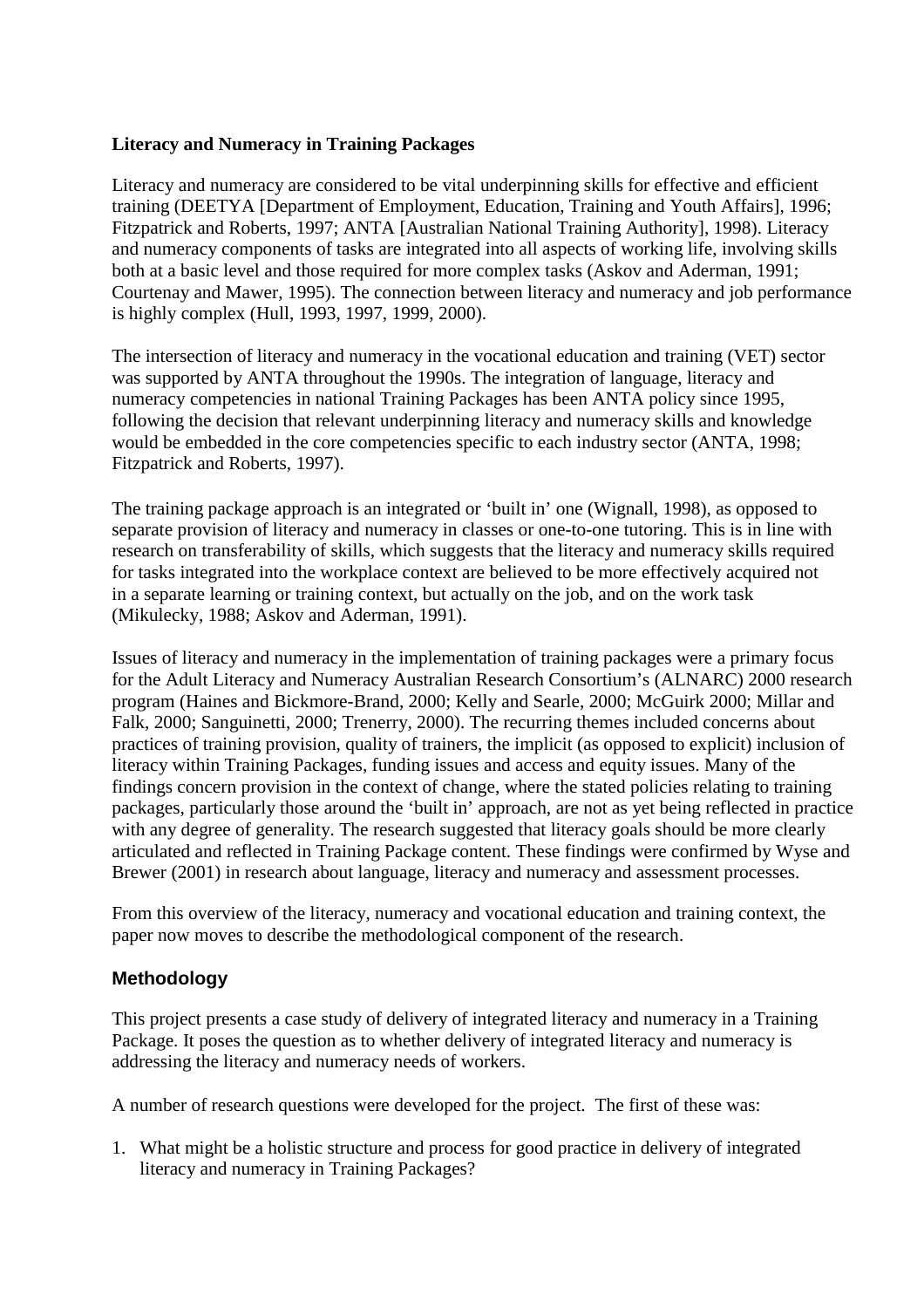The Workplace Learning Services (WLS) model (Crothers 2001) in Tasmania was selected for trialing as representing an existing and well-refined synthesis of good practice, and documentation of the structure and process of this model was commissioned. The purpose of this stage was to generate a model for trialing and simultaneously to trial a case study of actual practice against the principles of that model.

The case study selected to test against the model is described in full in Mitchell (1999 and 2001).

Two further research questions were then developed:

- 2. How are 'literacy and numeracy' understood in the design and implementation of the WLS model?
- 3. To what extent does this model address the multiliteracy practices needs of trainees in the workplace?

The project adopted a case study approach, employing qualitative analytic procedures (Lincoln and Guba, 1985). Using an adaptation of the 'four resource roles of the literate person' (Freebody and Luke, 1990; Luke and Freebody, 1998), an evaluative framework was then developed in which the data from Research Questions 1 and 2 could be matched along the two axes of Media of Communication and Roles of the Literate. The resulting matrix would be used as a basis to form an answer to Question 3.

# **Findings**

Training Packages specify outcomes, in terms of endorsed competencies and standards; they do not specify educational methods or the multiple ways the goals may be reached. The impact of integrated literacy and numeracy in Training Packages is determined in large part by the ways educators use them.

# **The WLS Model**

The incorporation of literacy and numeracy competencies into Training Packages was intended to ensure that literacy and numeracy would be 'built in' to work tasks, not 'bolted on' or separately taught. Our examination of the Workplace Learning Services model (WLS) finds that it is committed to the 'built in' approach. The WLS process is entirely consistent with the structure and intent of Training Packages and of the competency-based assessment process.

The model is enterprise-based. Its essential feature, the enterprise-based trainer/assessor (EBAT), a literacy practitioner with Assessment & Workplace Training qualifications and experience, is selected for his or her best fit with the particular enterprise in the project. The extent to which an assessor is grounded in the culture of the enterprise has been recognised as a hallmark of good assessment practice (Wyse and Brewer, 2001).

The WLS process is one of collaboration and teamwork with the enterprise. The EBAT and his or her enterprise-based partners form an assessment team. The team composition maximises site expertise. The team then has the shared responsibility for designing and developing assessment and training activities to deal with the intermingled technical and communication issues pervading the units of competence in the training package.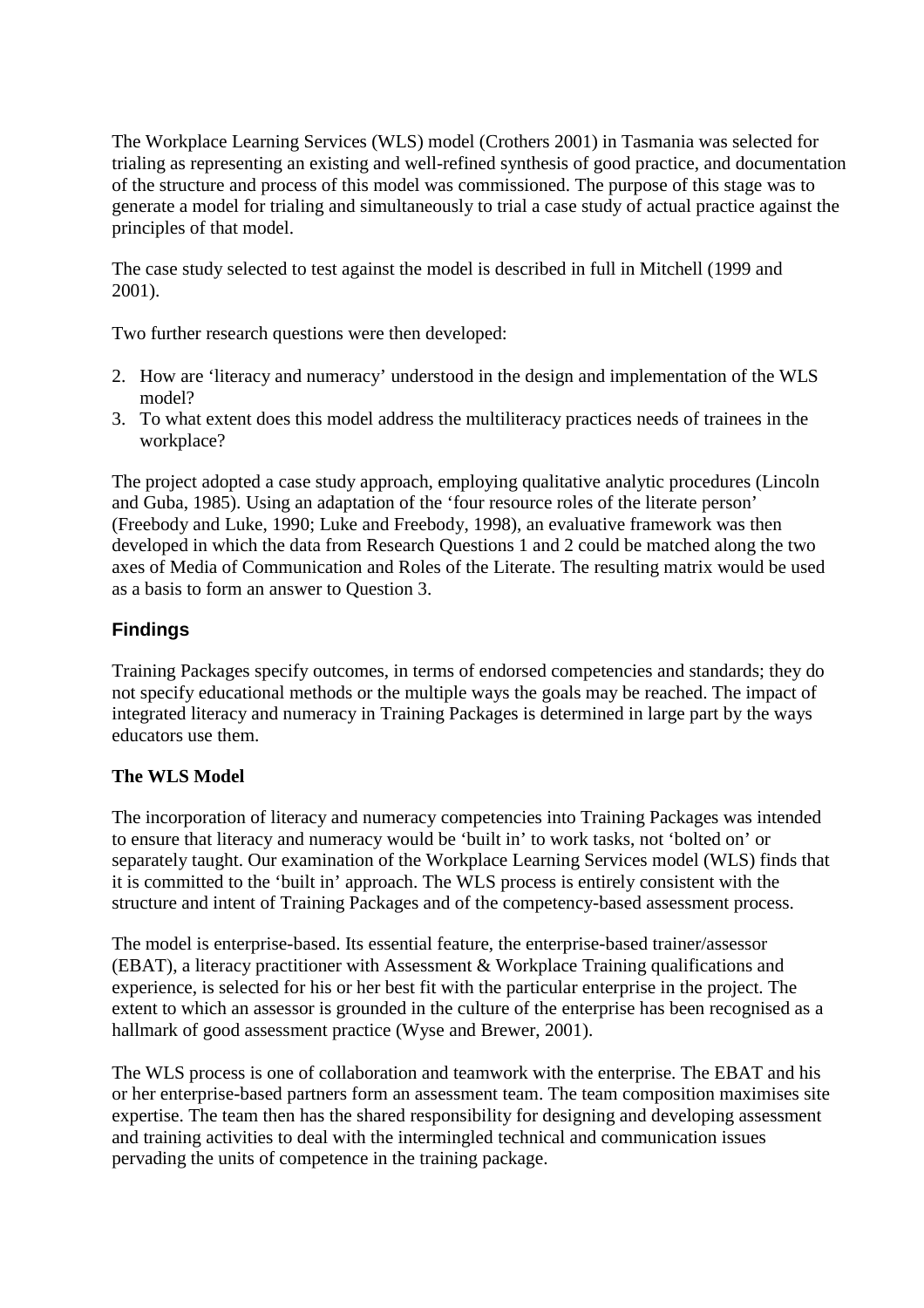Members of the team read and analyse the assessment guidelines and competency standards in the Training Package. They also study existing policies and procedures sourced from workplace documentation. They then identify the enabling and underpinning language, literacy and numeracy demands made of workers and the levels of these skills required. The team spends time with individual workers, observing the tasks and duties they perform as part of their job, and further identifying the language, literacy and numeracy issues of the workplace.

The team considers these key questions:

- 1. Do the tasks performed by workers align with the elements and performance criteria described in the competency standards?
- 2. Is it possible to gather enough evidence to demonstrate competence?
- 3. What evidence would need to be collected, how and by whom?

In the final stage of this pre-assessment phase, the EBAT interviews each employee as part of the Recognised Current Competency (RCC) process. The interview includes:

- 1. Taking the assessee through the standards and explaining how they apply in the workplace.
- 2. Providing opportunity for a preliminary self-assessment.
- 3. Identifying learning support needs.
- 4. Identifying assessment options/evidence sources.

Through this process, the EBAT develops an individual assessment/training plan in collaboration with the assessee.

In the project's second phase RCC assessments are conducted. The assessment team, working in collaboration with the assessee, begins the process of collecting multiple sources of evidence to support competency against the relevant standards. This evidence typically consists of:

- Workplace observations
- Oral questioning
- Work samples
- Witness testimonials
- Workplace documentation.

Where language, literacy and numeracy skill gaps are identified, these are addressed in the context in which they appear, as on-the-job learning. The learning activities developed to achieve this skill development are planned to have direct relevance to actual workplace activity, or other training and/or strategic workplace developments.

In the final phase of the project, reports are written and assessment and training records are processed to meet reporting requirements. Qualifications are issued according to assessment outcomes.

# **The model in practice**

The next step was to trial a case study of actual practice against the principles of the WLS model. The case study selected was a WELL project where an EBAT from WLS worked with a Training Officer from Statewide Independent Wholesalers to form an assessment team from the grocery and general merchandise Distribution Centre.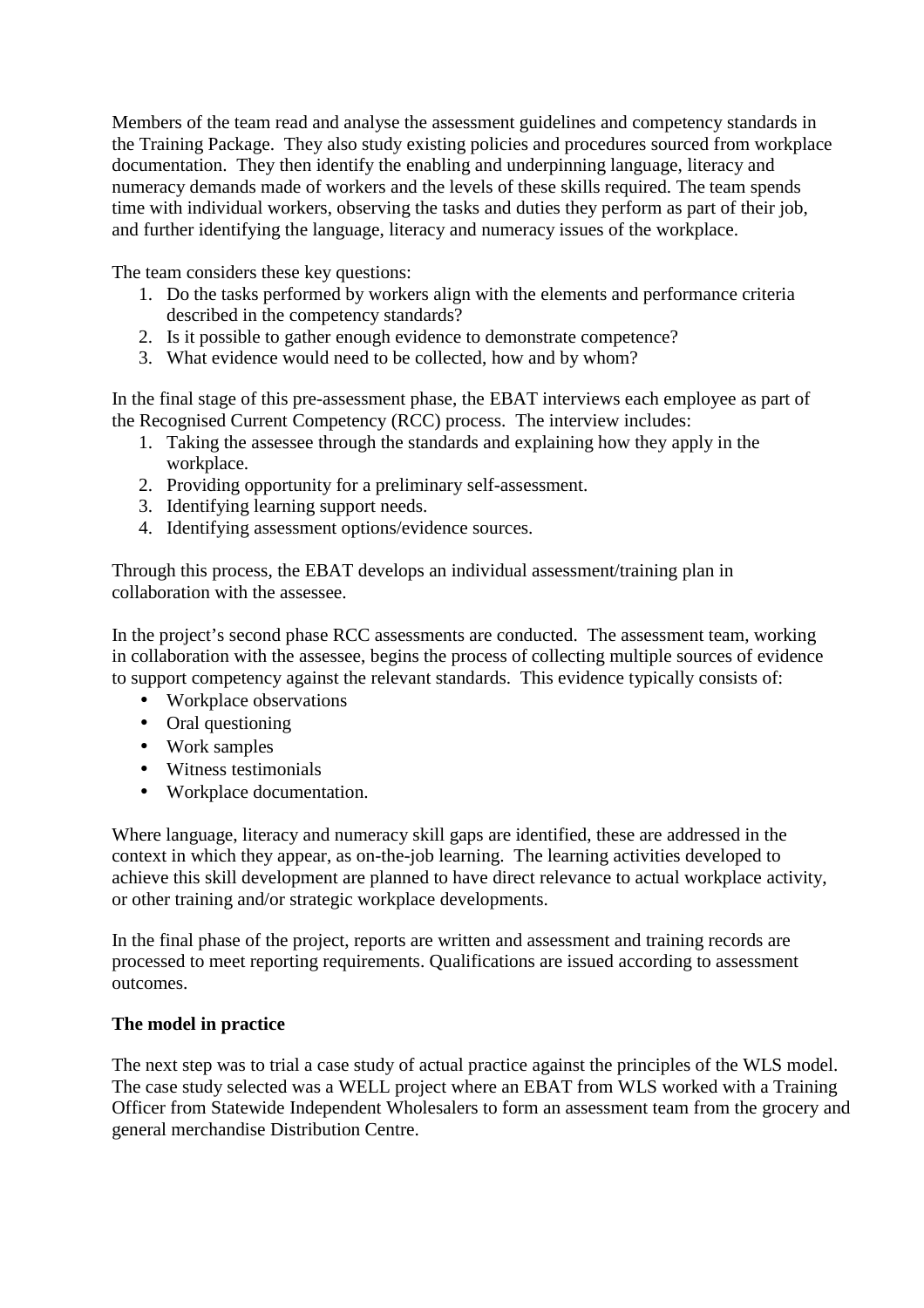The initial phase proceeded with the team developing a checklist while observing individual workers doing their jobs. The team considered the WLS model's key questions regarding National Standards and evidence. A customised assessment tool was developed to be used in the warehouse to assess Units of Competence from Certificate I and II in the Transport and Distribution (Warehousing) Training Package, without taking the assessee off the job for lengthy periods.

Information meetings were then held, seeking expressions of interest from employees interested in participating. There was a good response. Each interested employee was interviewed to explain the standards and discuss the units being assessed for the person, work out an individual assessment plan, and identify learning support needs. A translation map was developed, relating the units of competence to the National Reporting System (NRS), by analysing each unit for Level of Competence and Aspect of Communication, then matching each employee on to a table.

Assessment and gap training then occurred. The report of the project gives just one example of a skill gap identified — an employee with a difficulty calculating averages was given lessons on the job.

 Allen was able to understand the 'math' of the calculation after doing a couple of worksheets and discussing the problem with the trainer. He was then able to perform the calculation related to his job very quickly. The 'math' was contextualised into a workplace activity with which he was very familiar (Mitchell, 1999).

The employee was then 'reassess[ed] as competent' (Mitchell, 2001).

Another example of language, literacy and numeracy support dealt with problems with the Accident and Injury Report Form (Mitchell 2001). Many employees had difficulty with the form. It was decided that the form had design faults and it was redesigned.

Employees' outcomes were then tallied on to an NRS master table. The WELL report was written up. Qualifications were issued according to assessment outcomes.

The Statewide Independent Wholesalers project was faithful to the WLS model. The EBAT was well grounded in the workplace culture, and was able to set up effective collaboration networks within the enterprise.

 As an integral, on-site trainer [the EBAT] is in an ideal position to provide assistance … [which] ... directly helps the employee and gives clear outcomes to management who may not see the value of prolonged training courses (Mitchell, 1999).

The focus of the Statewide project was on assessment. Little information is provided about gap training.

#### **Understandings of literacy and numeracy in the WLS model**

The generic language of Training Packages, competencies and standards has to be made meaningful in each particular industry or workplace context. The WLS model allows for this process. But each workplace has its own multiliteracies, and gap training does not allow the WLS model to address these.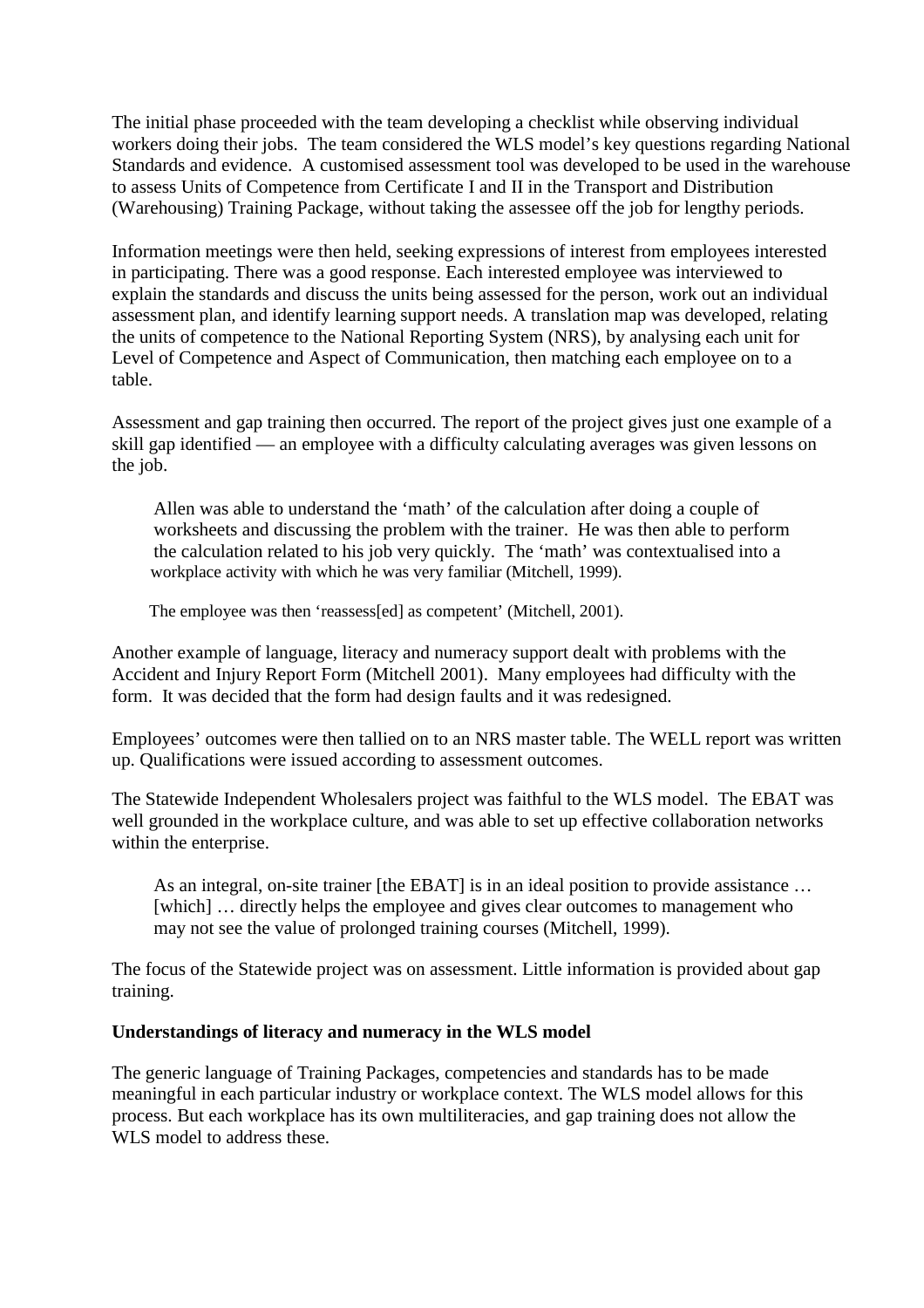The following table, an adaptation of the 'four resource roles of the literate person' (Freebody and Luke, 1990), provides an evaluative framework in which the data from this study can be matched along the two axes of Media of Communication and Roles of the Literate.

| Roles of the Literate | Communication media                                                                                                                                                                                                                                                                                                                                                                                                                       |                                                                                                                                                                                                                                                                                                                |
|-----------------------|-------------------------------------------------------------------------------------------------------------------------------------------------------------------------------------------------------------------------------------------------------------------------------------------------------------------------------------------------------------------------------------------------------------------------------------------|----------------------------------------------------------------------------------------------------------------------------------------------------------------------------------------------------------------------------------------------------------------------------------------------------------------|
|                       | Oral                                                                                                                                                                                                                                                                                                                                                                                                                                      | Print                                                                                                                                                                                                                                                                                                          |
| Code Breaker          | The WLS model addresses the worker's<br>role as code breaker in the immediate<br>context of the workplace and the<br>assessment process. It engages him/her<br>with the technology of the written<br>symbols of language associated with<br>standards and his/her performance of<br>work tasks. The model allows the worker<br>to express his/her understanding of the<br>relationship between spoken and written<br>symbols of language. | The model addresses the worker's role as<br>code breaker in the immediate context of<br>the workplace and the assessment process.<br>It engages him/her with the written symbols<br>of language in Training Package standards,<br>and also with those in text materials which<br>are involved with work tasks. |
| <b>Meaning Maker</b>  | The model addresses the worker's role as<br>meaning maker within the immediate<br>context of workplace and assessment<br>process. It allows him/her to match up<br>his/her own knowledge of the workplace<br>with a knowledge of textual structures<br>involved.                                                                                                                                                                          | Within the immediate context of workplace<br>and assessment process, the model allows<br>for the worker to bring his/her technology<br>of code-breaking to the different structures<br>of the various types of texts encountered,<br>and the experiences portrayed in those texts.                             |
| <b>Text User</b>      | The model addresses the worker's role as<br>text user, within the immediate context of<br>workplace and assessment process.<br>He/She must engage with relevant texts,<br>in order to discuss standards, work tasks,<br>and his/her assessment process.                                                                                                                                                                                   | The model allows the worker to assume the<br>role of using texts, but only in the<br>immediate context of his/her own job tasks<br>and performance.                                                                                                                                                            |
| <b>Text Analyst</b>   | This 'critical literacy' role is not<br>specifically addressed by the model. It is<br>not clear from the example of the<br>Accident and Injury Report Form<br>(Mitchell 2001), if workers had any input<br>into a critical evaluation of the form, or<br>its redesigning.                                                                                                                                                                 | The model does not specifically address this<br>role.                                                                                                                                                                                                                                                          |

(after Freebody and Luke, 1990)

The WLS model is constructed within a focus on targets and outcomes in work performance: 'Participants access gap training to meet identified learning needs. Further assessment and reassessment opportunities are provided until competency [is] demonstrated' (Crothers 2001). Literacy and numeracy here are located within a human capital model, allowing individual needs to be addressed in terms of basic skills deficits within the narrow context of the job task and the assessment process. The model responds to the perceptions of workplaces, which have industry core values relating to productivity and cost-effectiveness.

When the model is tested against a holistic goal, represented by the adaptation of the Freebody and Luke 'roles of the literate person, it is clear that, while assessment objectives are being achieved, workers' broader literacy and numeracy needs are not being addressed.

# **Conclusion**

Delivery of integrated literacy and numeracy in Training Packages is geared to the needs of industry and workplaces. Measured against the holistic goal of addressing the needs of the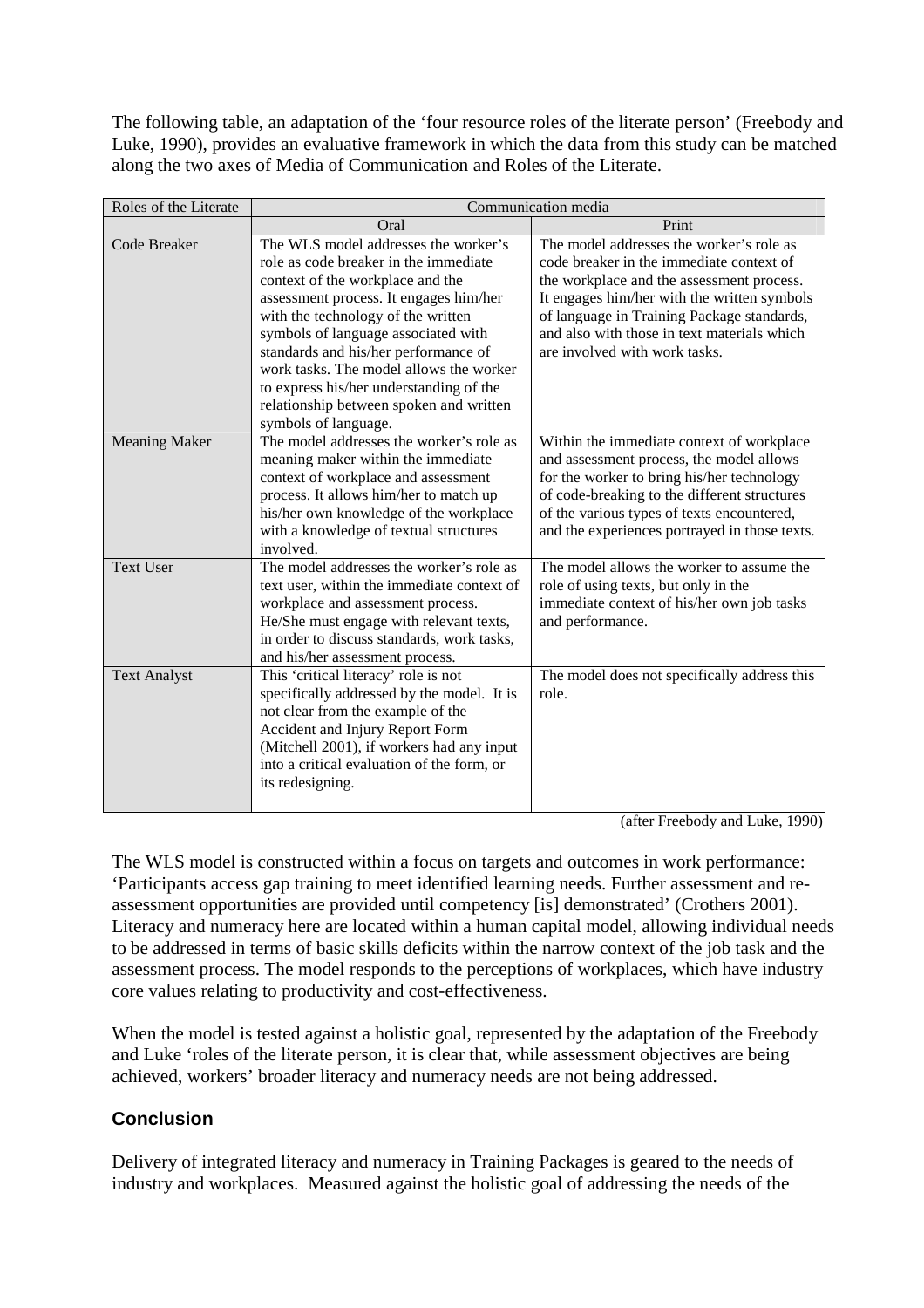worker as a 'literate person', the objectives of those who teach literacy and numeracy in an assessment setting are necessarily limited to gap training for the immediate context. This leaves for further investigation the question of how workplace 'built in' literacy and numeracy programs can cater to literacy and numeracy 'gaps' that fall outside the basic skills of reading and writing.

### **References**

- ANTA (Australian National Training Authority) (1998), *Bridge to the future*, ANTA, Brisbane.
- Askov, E and Aderman, B (1991), 'Understanding the history and definitions of workplace literacy', in Taylor, M, Lewe, G and Draper, J (eds) *Basic skills for the workplace,* Culture Concepts Inc., Toronto.
- Barton, D and Hamilton, M (1998), *Local literacies: Reading and writing in one community*, Routledge, London.
- Baynham, M (1996), *Literacy practices: Investigating literacy in social contexts*, Longman, London and New York.
- Cope, B and Kalantzis, M (2000), *Multiliteracies*, Routledge, New York and London.
- Courtenay, M and Mawer, G (1995), *Integrating English language, literacy and numeracy into vocational education and training: A framework*, NSW Technical and Further Education Commission, Foundation Studies Training Division, Blacktown, NSW.
- Crothers, J (2001), 'New ways of working together' in Falk, I and Smith, R (eds) *Workplace communication: Making literacy and numeracy in Training Packages work*, Language Australia, Melbourne (forthcoming).
- Cumming, J (1996), *Adult numeracy: Policy and research in Australia: The present context and future directions*, prepared for the National Research Strategy in Adult Language, Literacy and Numeracy Project, December 1995, Commonwealth of Australia, Language Australia, Melbourne.
- DEETYA (Department of Employment, Education, Training and Youth Affairs) (1996), *More than money can say: The impact of ESL and literacy training in the Australian workplace*, Canberra.
- Fairclough, N (1989), *Language and power*, Longman, London.
- Fitzpatrick, L and Roberts, A (1997), *Workplace communication in national training packages: A practical guide*, Language Australia, Melbourne.
- Freebody, P and Luke, A (1990), '"Literacies" programs: Debates and demands in cultural context', in *Prospect* (5) 3, pp. 7-16.
- Gee, J (1990), *Social linguistics and literacies*, Falmer, London.
- Gee, J (1996), *Social linguistics and literacies: Ideology in discourses,* Taylor Francis, London and New York.
- Gee, J (1999), *An introduction to discourse analysis*, Routledge, London.
- Haines, C and Bickmore-Brand, J (2000), *Language, literacy and numeracy in national training packages: Case studies in aged care and hospitality*, Language Australia, Melbourne.
- Hull, G (1993), 'Hearing other voices: A critical assessment of popular views on literacy and work', in *Harvard Educational Review*, vol. 63, no. 1, pp. 20–50.
- Hull, G (ed) (1997), *Changing work, changing workers: Critical perspectives on language, literacy, and skills*, State University of New York Press, Albany NY.
- Hull, G (1999), 'Literacy and labeling', *Journal of Adolescent & Adult Literacy*, April, pp. 540– 545.
- Hull, G (2000), 'Critical literacy at work', in *Journal of Adolescent & Adult Literacy*, vol. 43, no. 7, pp. 648–653.